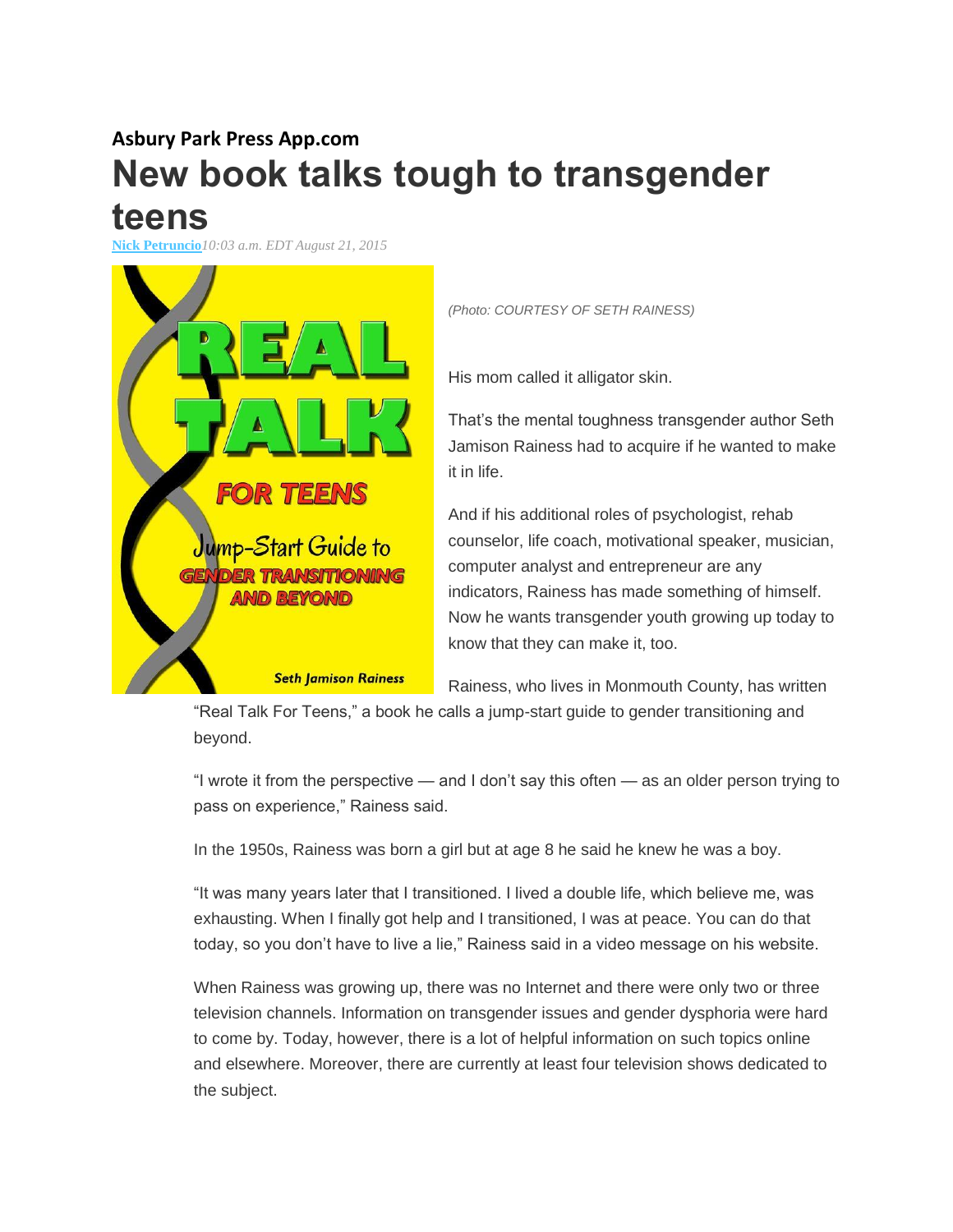The feeling of being in the wrong body is an adult problem that a child has to handle, Rainess said. Some children have their parents' support; others do not. The book addresses ways to cope in both cases[.](http://www.app.com/story/life/2015/02/06/transgender-child-parents-guide/22974149/)

The book has two pieces. The first is a mental toolkit, and the second is an A-to-Z guide for transitioning.

"We talk about developing what my mother called 'alligator skin,' " Rainess said. "And that means that you're going to come across harassment. You're going to come across bullying. And you know what? You've got to learn to blow it off. You've got to learn to grow alligator skin and let it bounce off and move on."

In his book, Rainess teaches how to respond rather than react in situations with others. He also talks about skills and attributes such as resilience, integrity, honesty, accountability, self-confidence, having a positive attitude, and how to look at failure and success.

"If we look at failing as practice and experience, that's what you need. Because if you're going to transition, (it's) guaranteed you're going to have those upsets. You're going to have issues that aren't going to be the way you want them to be. So what are you going to do? Are you going to pull yourself up by the bootstraps or are you going to go hide in the corner?

"And I'm tough that way," he continued. "And people say, 'You're too tough.' I go, 'Look, do you think I got here by sitting in that corner? I got here because I had to figure out a way to carve a life.'

Rainess speaks at schools and to the medical community and also runs a support group. He teaches that it's great to be different. Someone who has transitioned has just changed the wrapper — the person on the inside is still the same, he said.

Rainess said that everyone has challenges, and that the options are to either succumb and let those challenges take you over or to rise to the occasion and do something with your life.

When he was recuperating from his last surgery, Rainess had a realization: "I just realized I could help kids because I'm the person that survived in a time when there wasn't anything, so what's your excuse?"